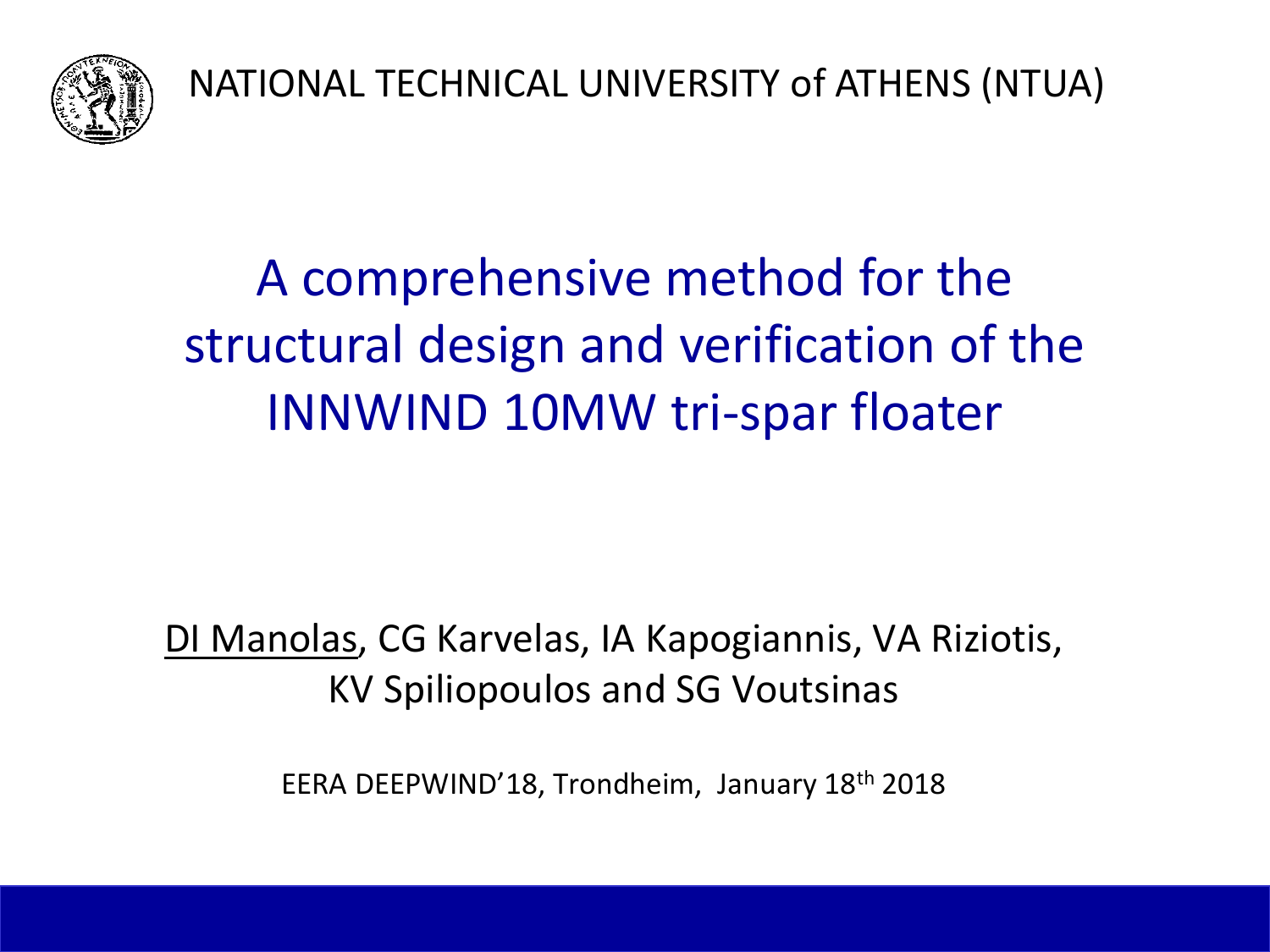- **Scope**
- **Numerical Tools**
- **Nethod for detailed design and verification**
- **INNWIND 10MW tri-spar concrete floater**
- Conclusions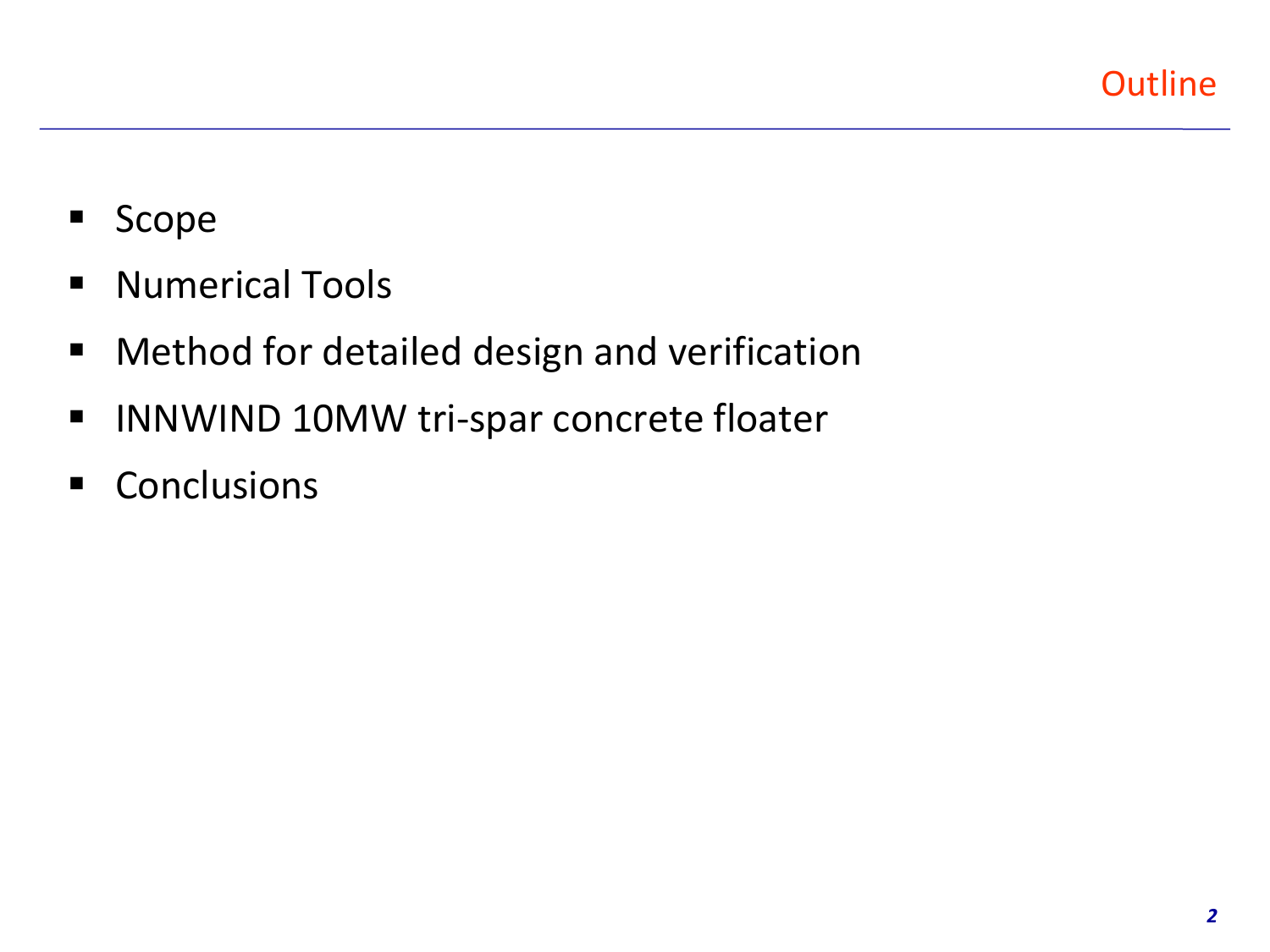- Cost effective method for floater detailed design and verification
- 3D "complex" geometry (i.e. semi-submersible, tri-spar etc)
- Concrete!
- Account for ULS and FLS
- Environmental excitation (wind & wave/current)
- Realistic modeling
- **Application: INNWIND 10MW tri-spar concrete floater**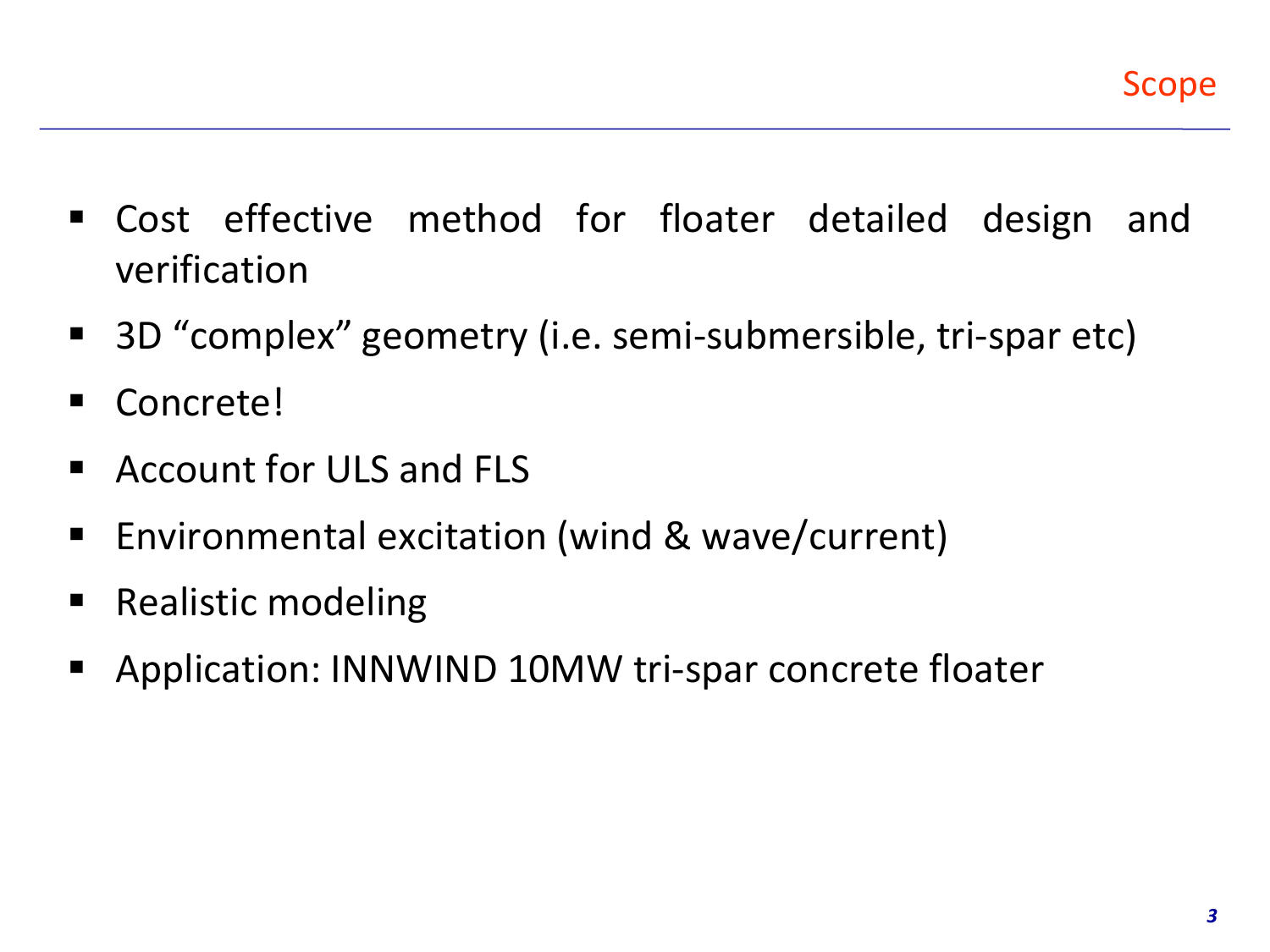### Numerical Tools

# SAP2000: 3D FEM Solver

General purpose commercial software for analyzing any type of structures.

- Solution: Static, frequency domain and time domain
- **Elements: Beam, shell thick, solid**
- **Design is fully integrated for both steel and** concrete members, based on American or European standards

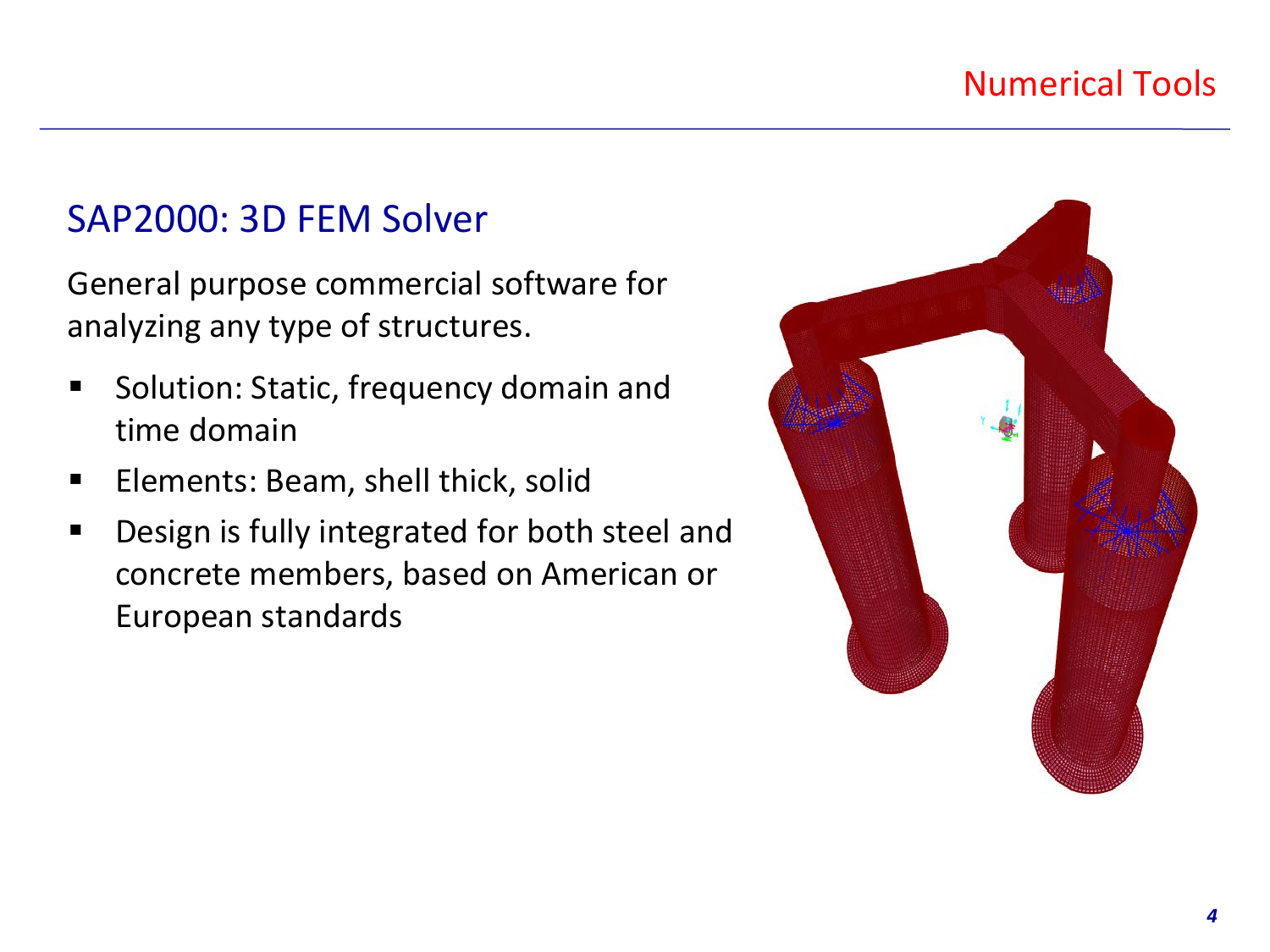# hGAST: hydro-servo-aero-elastic tool

General in-house simulation platform for analyzing the fully-coupled dynamic behavior of WT

Simulates all support structures

# **Modules**

- Dynamics: Multi-body formulation
- $\blacksquare$  Elasticity: beam theory
- Aerodynamics: BEM or Free wave
- **Hydrodynamics: Potential theory or Morison's** equation
- Moorings: dynamic modeling
- Control: variable speed/pitch
- **Environmental Excitation according IEC**

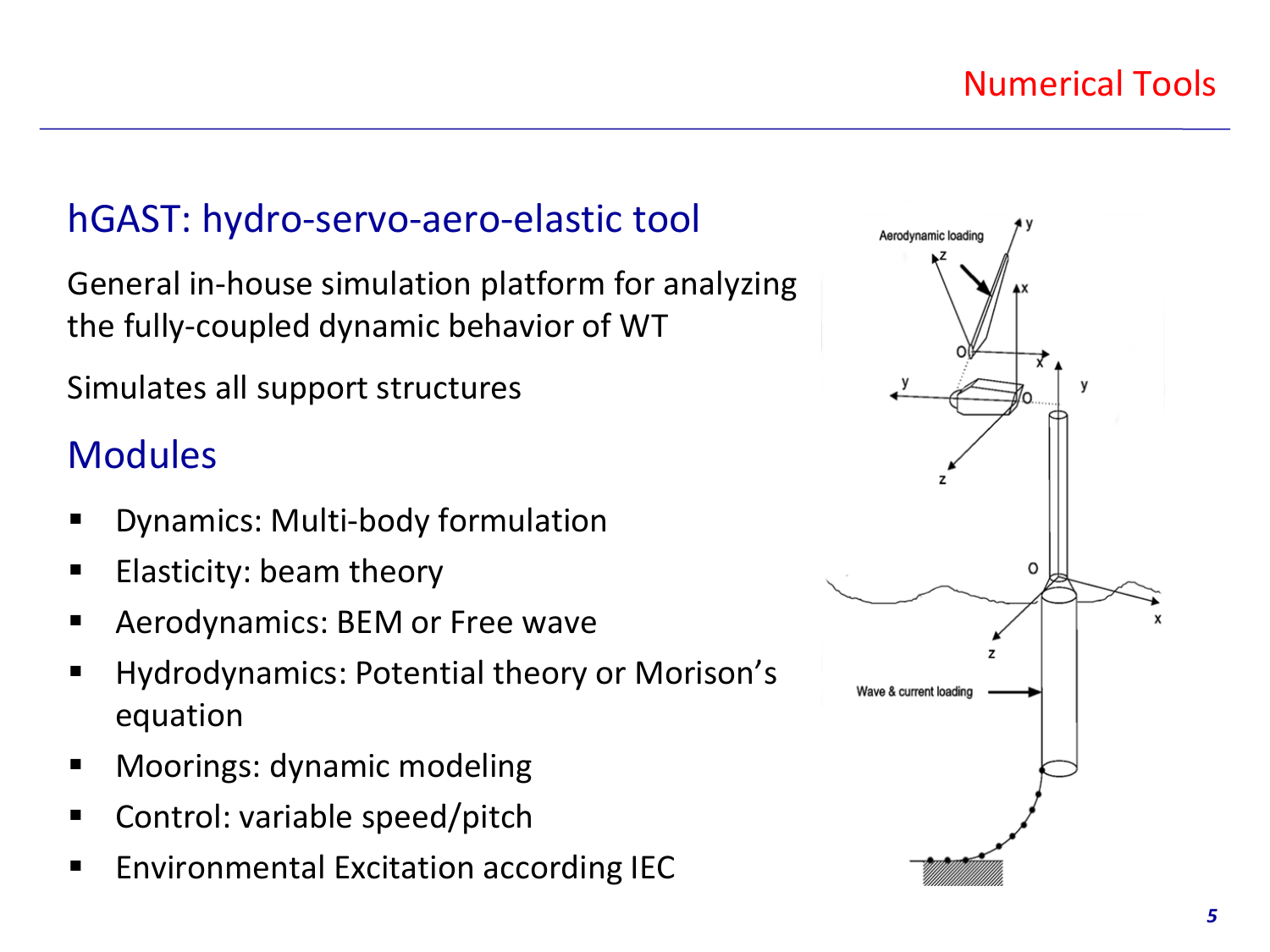# freFLO*W*: Hybrid integral equation method

General in-house hydrodynamic solver for analyzing and designing floating structures



- Solution: 3D Laplace equation in frequency domain
- Method: BEM indirect formulation with constant source distribution
- Radiation condition: Matching with Garrett's analytic solution
- **Provides: Exciting loads, Added mass & damping coefficients, RAOs,** total hydrodynamic loads and total hydrodynamic pressure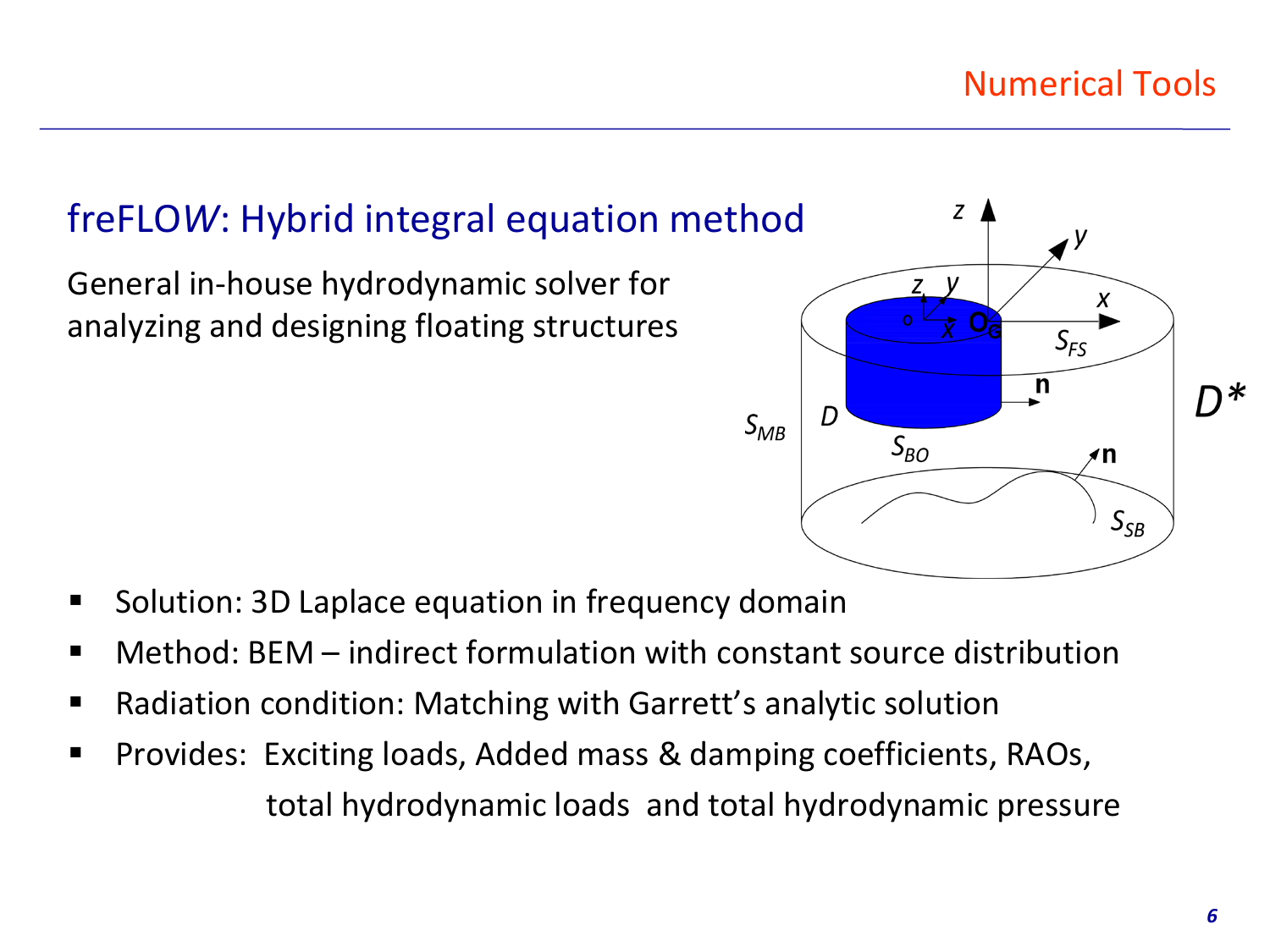#### Method for detailed design and verification



freFLO*W* hGAST

*7*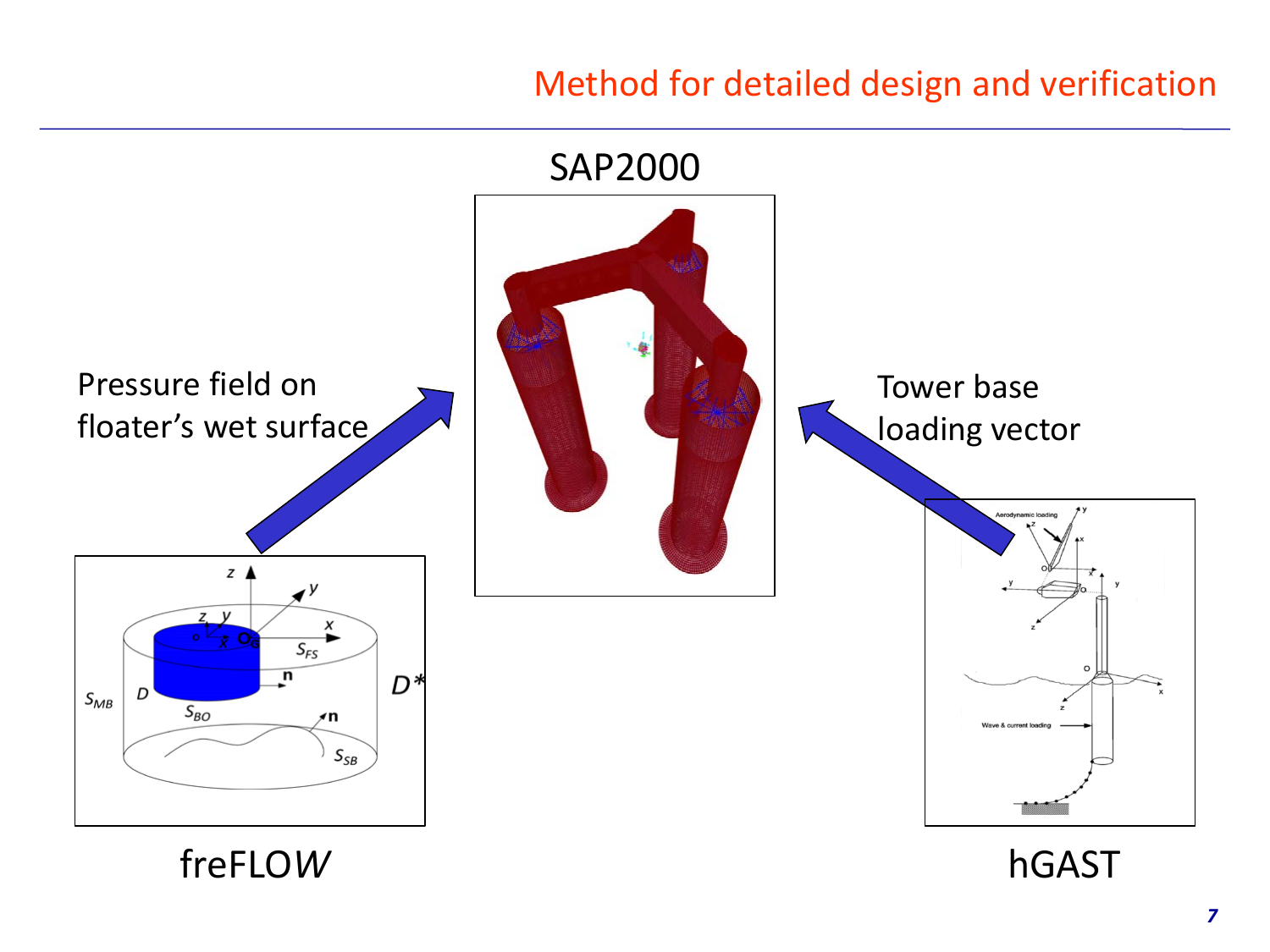- **Detailed Analysis in 3D FEM** 
	- ULS: static solution
	- FLS: frequency domain stochastic solution
- Input: Preliminary design
- Checking (stress level)
	- ULS: capacity ratios (max σ / material yield σ)
	- FLS:  $\sigma$  PSD  $\rightarrow$  Time series  $\rightarrow$  $RFC \rightarrow$  damage ratios (S-N curve data)
- **hgast (IEC DLCs)** 
	- ULS: maximum loading
	- FLS: lifetime PSD
- freFLO*W* ∞  $p_{\scriptscriptstyle \rho_{SD}}(\mathbf{x},\omega)$  =  $[p(\mathbf{x},\omega)/A]^2]$   $S(\omega;T_{\scriptscriptstyle \rho},H_{\scriptscriptstyle S})$  $= 1.86 \cdot 2 \sqrt{\left[\frac{\rho(\mathbf{x},\omega)}{A}\right]^2}$  $p_{\sf max}({\bf x})\!=\!1.86\cdot2\sqrt{|\,[\mathit{p}({\bf x},\omega)/\mathit{A}]^2\,[\,\mathsf{S}(\omega;\mathit{T}_{\rho},\mathit{H}_{\scriptscriptstyle{S}})\,\mathsf{d}\omega|}$ 0
	- FLS: pressure PSD
	- ULS: max pressure
		- Simultaneously applied
		- Generating the max moment at critical points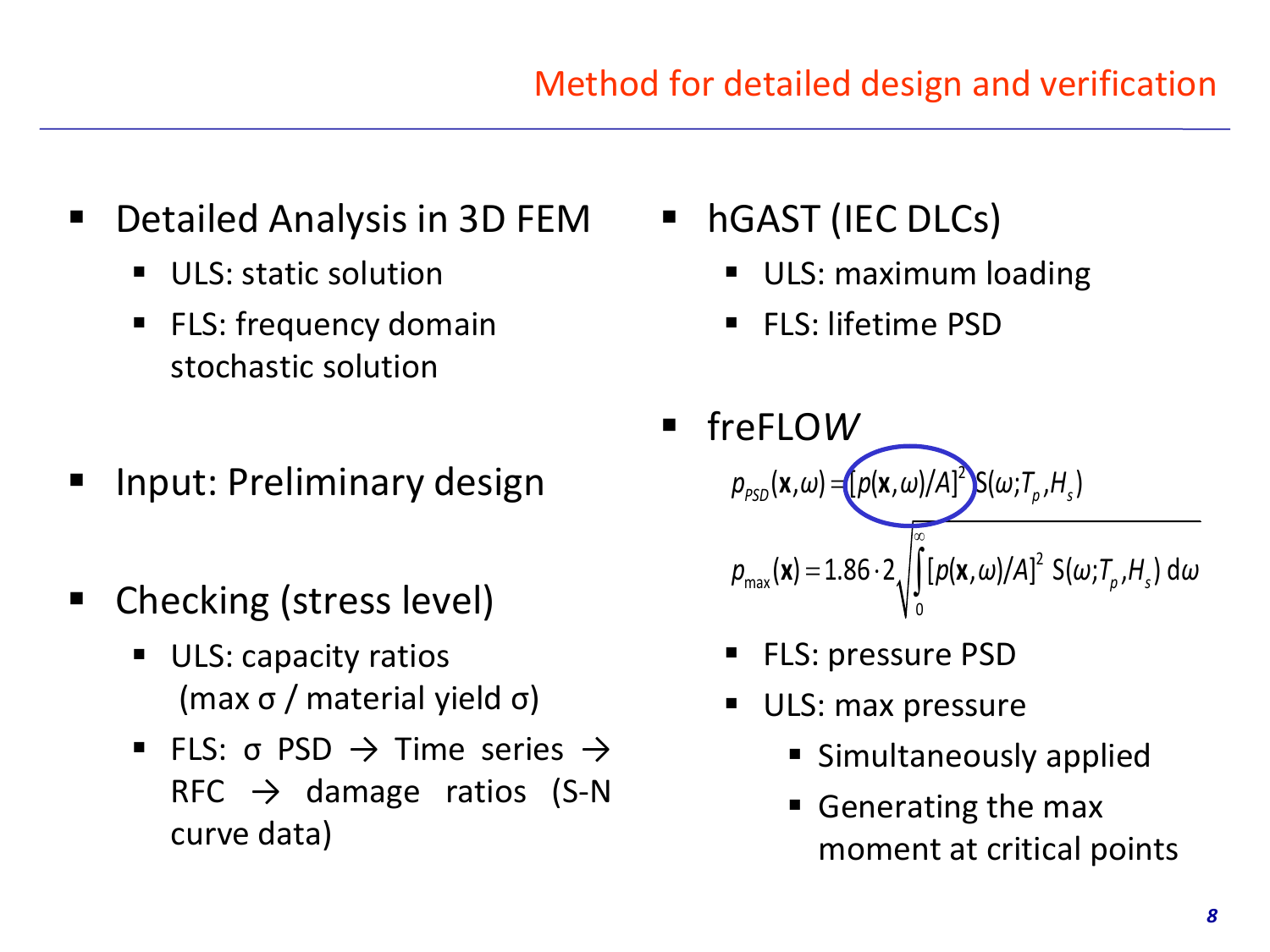# (Realistic) Modeling

- SAP2000: Introduce the 6 rigid body motions (Stiffness Matrix)
- **hgatharthariations for the off-shore WT**
- **fi** freFLO*W*: total pressure field (RAOs for floater &  $M_{WT}$ ,  $C_{WT}$ ,  $K_{WT}$ )

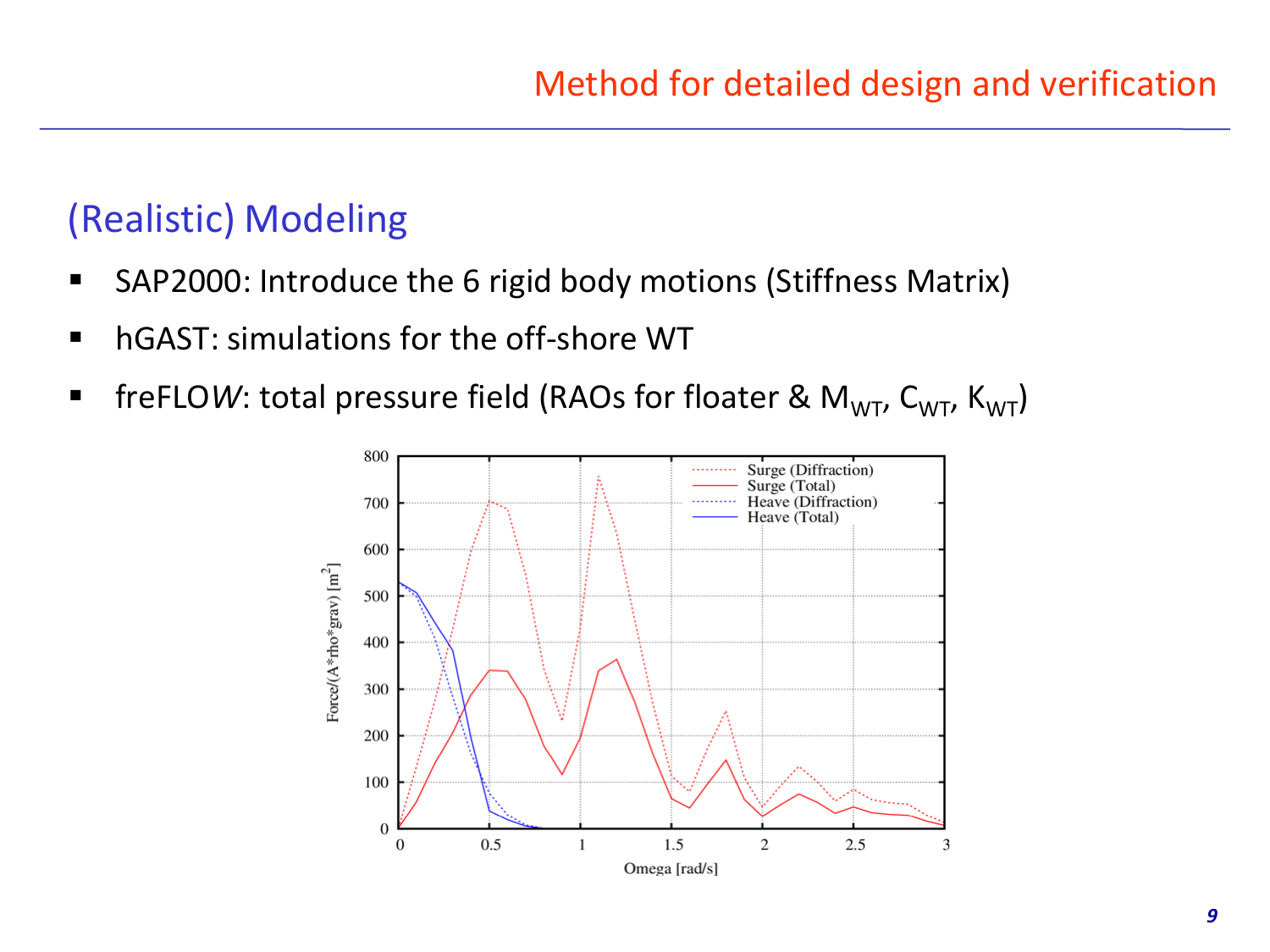#### Method for detailed design and verification



freFLO*W* hGAST

*10*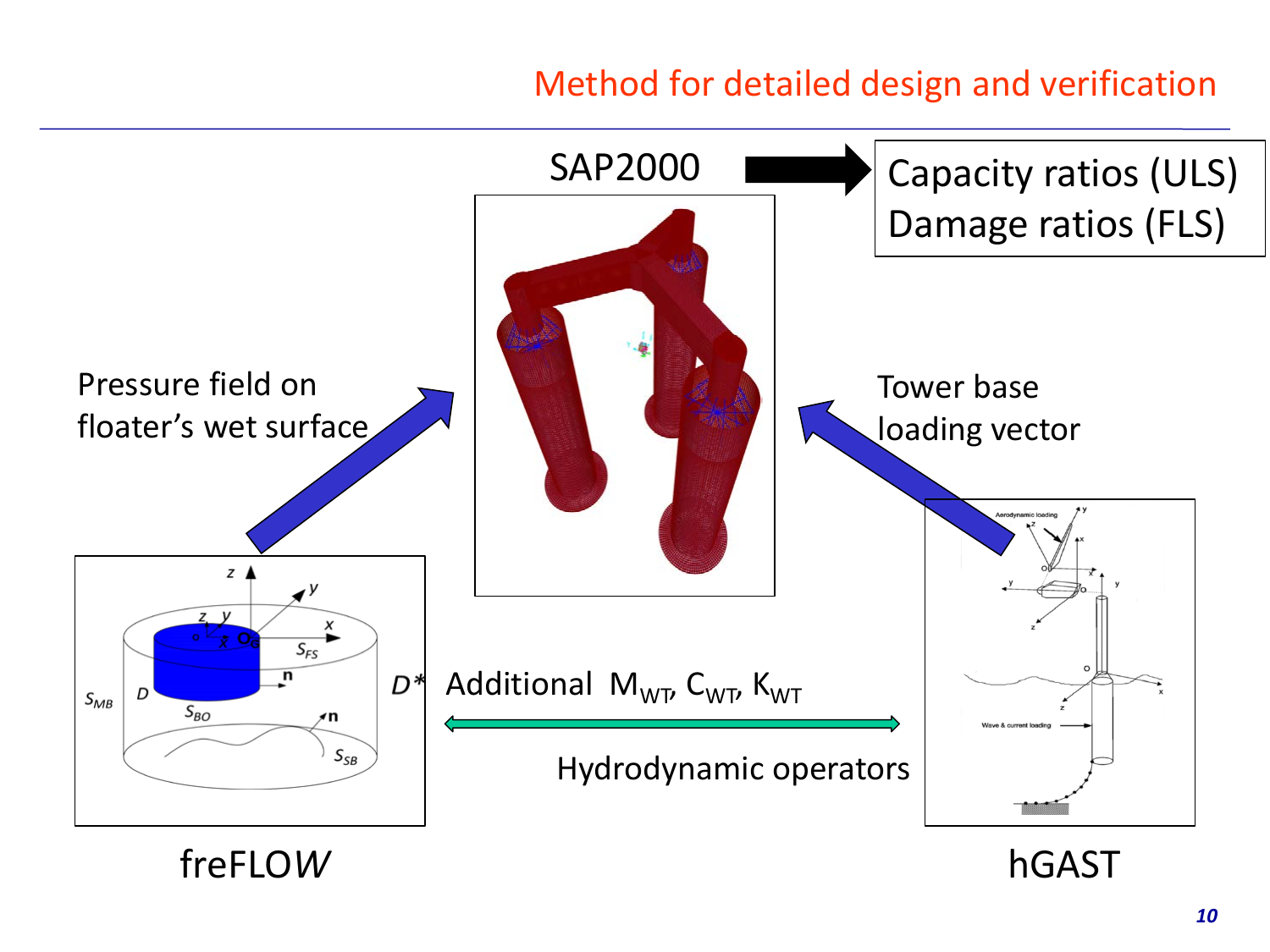#### INNWIND 10MW tri-spar concrete floater

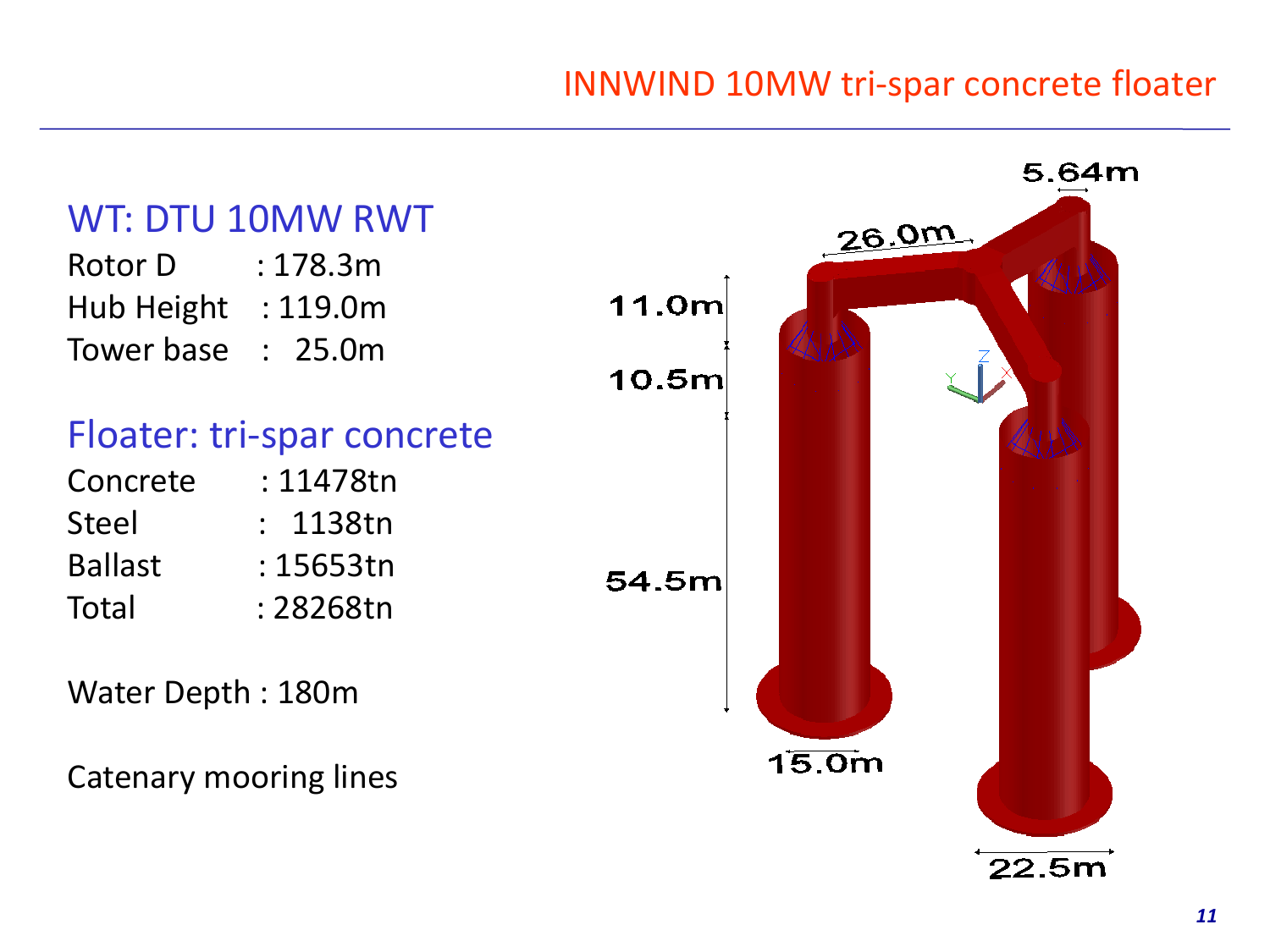| <b>DLCs definition for time domain simulations</b> |            |                   |  |                                     |                |      |           |  |  |
|----------------------------------------------------|------------|-------------------|--|-------------------------------------|----------------|------|-----------|--|--|
| <b>DLC</b>                                         | Wind       | <b>Wave Seeds</b> |  | Bins $[m/s]$                        | Yaw            | Wave | <b>SF</b> |  |  |
| 1.2                                                | <b>NTM</b> | NSS               |  | 5, 7, 9, 11, 13, 15, 17, 21, 23, 25 | $\cup$         |      |           |  |  |
| 1.3                                                | <b>ETM</b> | <b>NSS</b>        |  | 11, 25                              |                |      | 1.35      |  |  |
| 1.6                                                | <b>NTM</b> | <b>ESS</b>        |  | 11, 13, 17, 21, 25                  |                |      | 1.35      |  |  |
| 6.1                                                | <b>EWM</b> | <b>SSS</b>        |  | 41.8                                |                | 0.30 | 1.35      |  |  |
|                                                    | <b>EWM</b> | <b>SSS</b>        |  | 41.8                                | $0,+/-30$ =Yaw |      | 1.10      |  |  |

| Maximum tower base loading applied on the tri-spar floater<br>(DLC1.6 at 13m/s, Hs=10.9m, Tp=14.8s. SF=1.3). |         |         |            |            |          |  |  |
|--------------------------------------------------------------------------------------------------------------|---------|---------|------------|------------|----------|--|--|
| Fx [kN]                                                                                                      | Fv [kN] | Fz [kN] | $Mx$ [kNm] | $My$ [kNm] | Mz [kNm] |  |  |
| 7472                                                                                                         | 168.    | -9736   | -5186      | 621000     | 3679     |  |  |



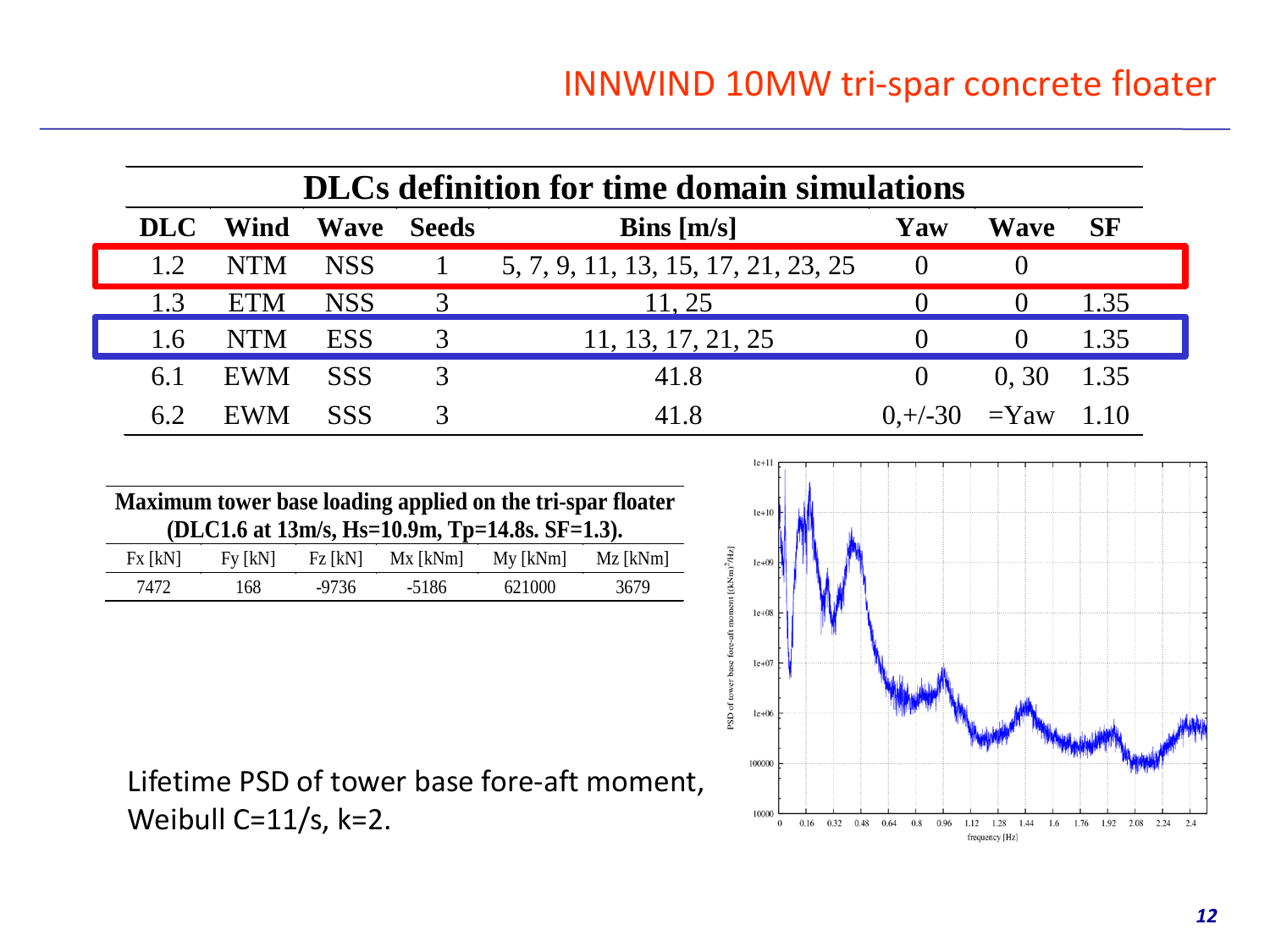## Detailed design and verification

- Heave plates (HP): steel  $\rightarrow$  concrete
- Concrete Column (CC): reinforcement
- Connection (steel legs-concrete columns)
- Steel Tripod

# Materials:

- Steel : S450 , t=0.0564m
- Concrete : C50/60 , t=0.40m
- Rebar : Reinforcement

# Reinforcement (DLC1.6 - max pressure)

- CC Vertical : Φ25/180
- CC Horizontal : Φ20/250
- HP Radial : double Φ36/65
- HP Horizontal : double Φ36/75

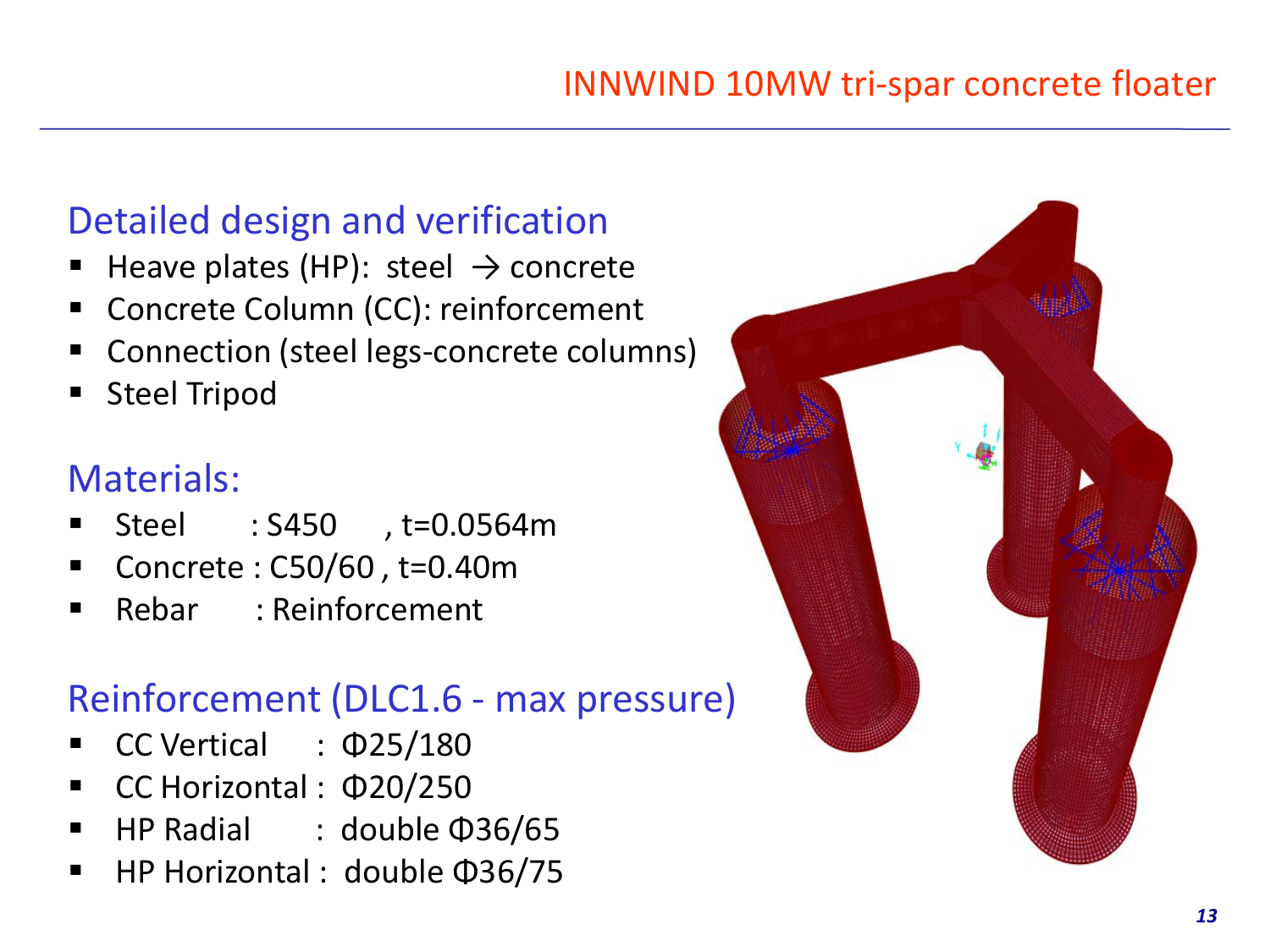26.0m

4 2ท

# Tripod Design Modifications Bracket width (5.64m  $\rightarrow$  4.62m)

# Local reinforcements

- Central cylinder : t=0.0564-0.175m
- 
- Brackets : 3 diaphragms
- Legs : 4 diaphragms
- $Legs$  : t-top =0.0564m
	- t-bottom=0.175m
- gamma connection: triangular plate

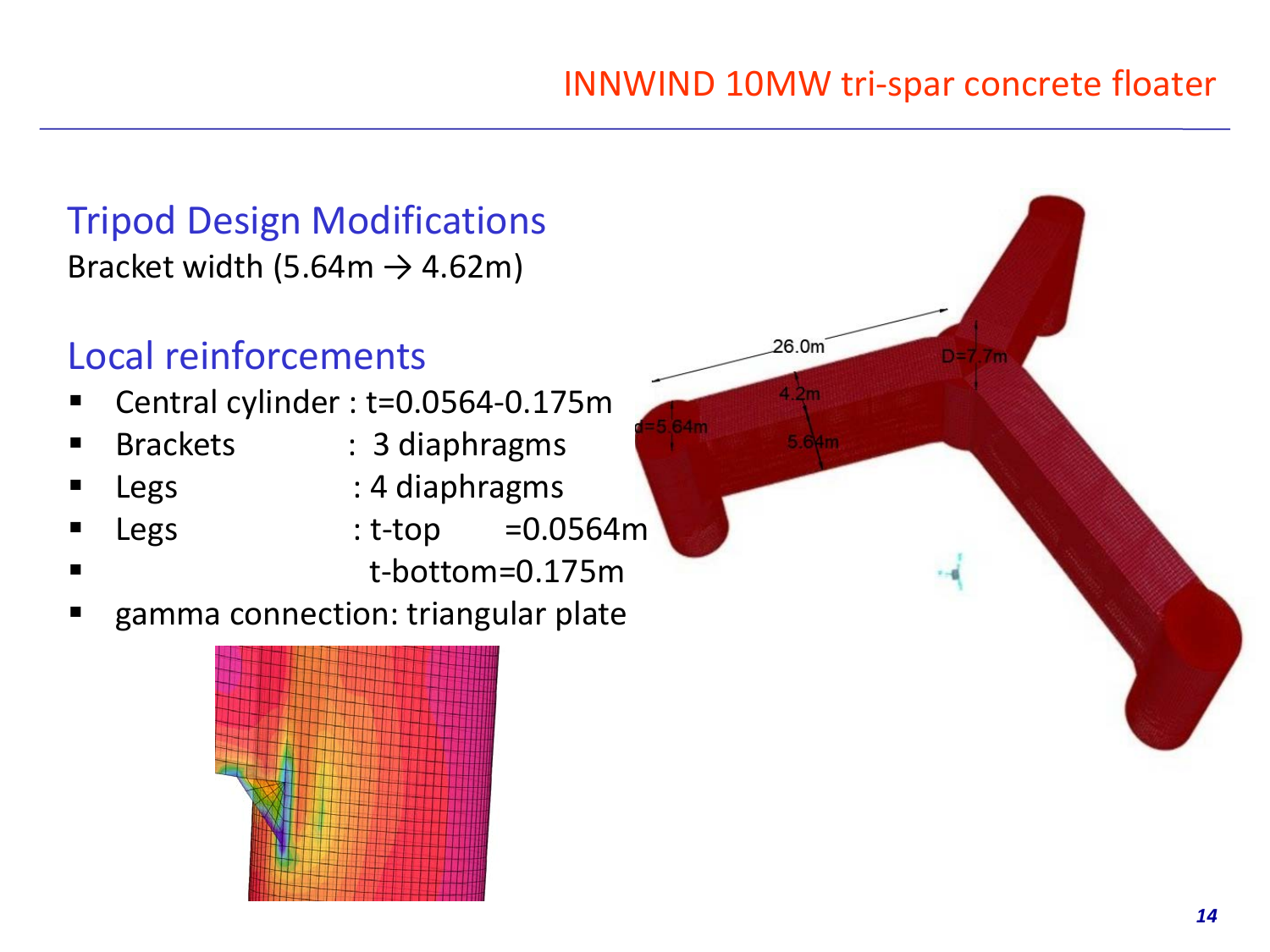### Steel – Concrete connection

- $\blacksquare$  12 inclined steel rods (inclination =60 $\circ$ )
- 12 horizontal steel ties
- **a** steel ring

# Rods - Ties

- $D = 0.50m$
- $t = 0.02m$
- **Pinned connection**



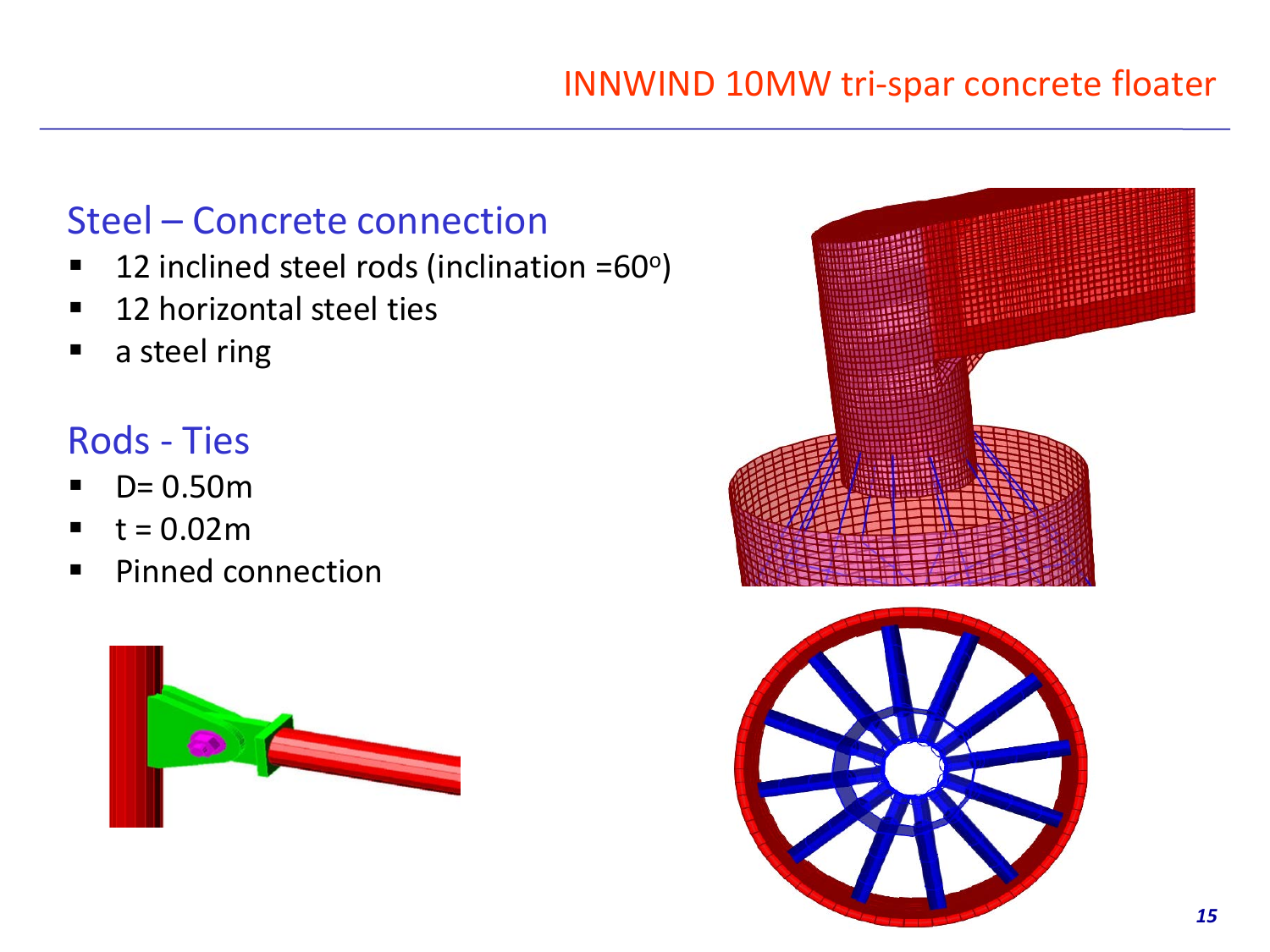#### INNWIND 10MW tri-spar concrete floater



Critical points of tri-spar floater considered for ULS and FLS verification. Stress contours from ULS case II (max moment at gamma connection).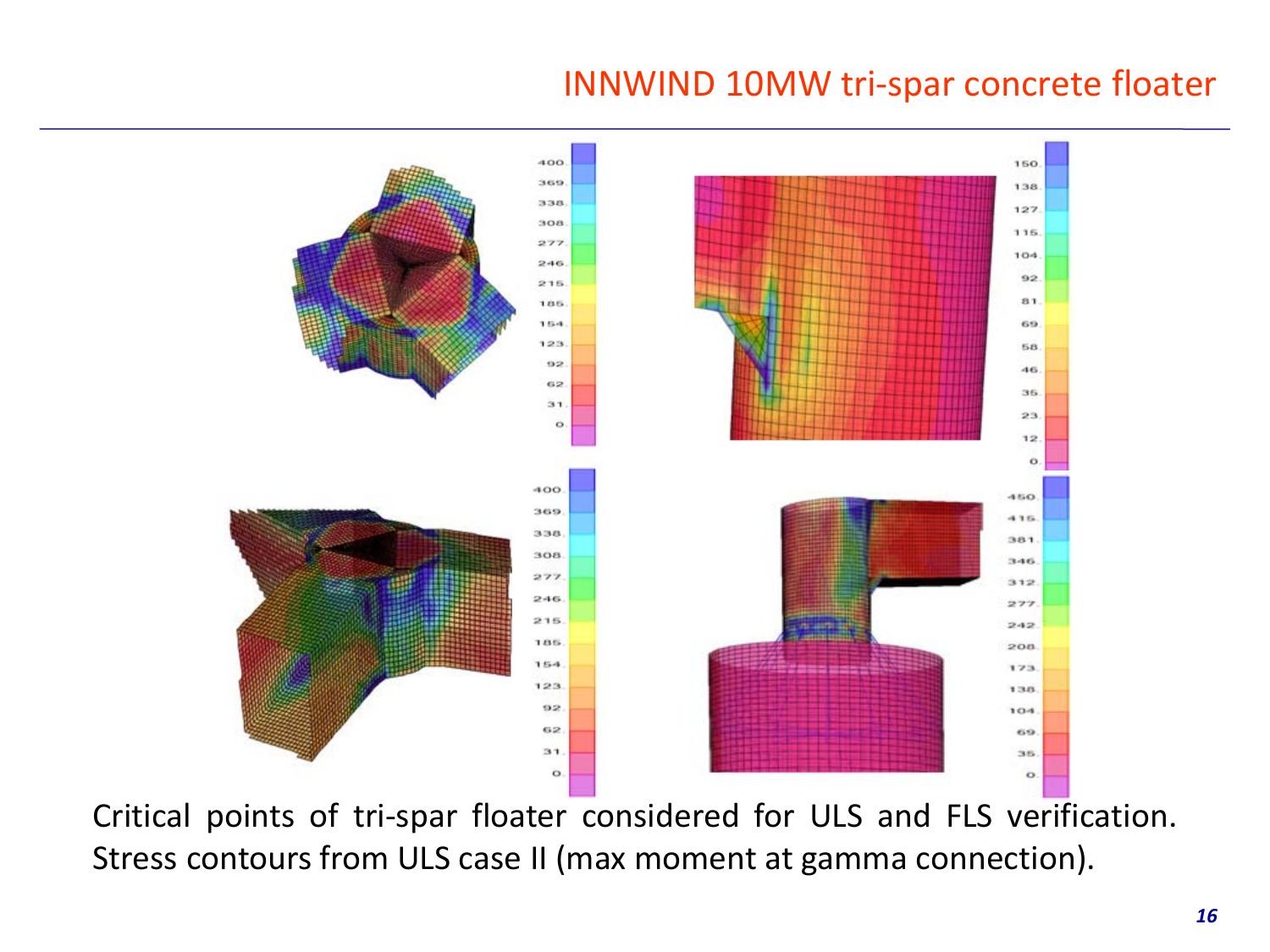#### **ULS verification: capacity ratios at critical positions (DLC1.6 at 13m/s, Hs=10.9m, Tp=14.8s)**

| <b>Critical Position</b>                        | <b>Capacity ratios</b> |       |  |  |
|-------------------------------------------------|------------------------|-------|--|--|
|                                                 | $I**$                  | Ш     |  |  |
| 1. Central Cylinder - Horizontal Leg Connection | 0.64                   | 0.68  |  |  |
| 2. Horizontal Leg-Vertical Leg Connection       | 0.26                   | 0.28  |  |  |
| 3. Vertical Leg – Inclined Rods Connection      | 0.64                   | 0.78) |  |  |
| 4. Inclined Rods                                | 0.46                   | 0.54  |  |  |
| 5. Ties                                         | () ()X                 | 0.09  |  |  |

|  |  | FLS verification: 20 years damage ratios at critical positions. |  |  |  |  |  |  |  |
|--|--|-----------------------------------------------------------------|--|--|--|--|--|--|--|
|--|--|-----------------------------------------------------------------|--|--|--|--|--|--|--|

|                                        | <b>S-N</b> curve parameters | <b>Damage</b> |   |              |
|----------------------------------------|-----------------------------|---------------|---|--------------|
| <b>Connection</b>                      | <b>Type</b>                 | log(a)        | m | <b>Ratio</b> |
| 1. Central Cylinder – Horizontal Leg   | <b>B</b> 2                  | 16.856        |   | 0.31         |
| 2. Horizontal Leg at inclination point |                             | 16.320        |   | 0.93         |
| 3. Horizontal Leg – Vertical Leg       | <b>B</b> <sub>2</sub>       | 16.856        |   | 0.86         |

#### **\*\*I: max pressure, II: max moment at gamma- connection**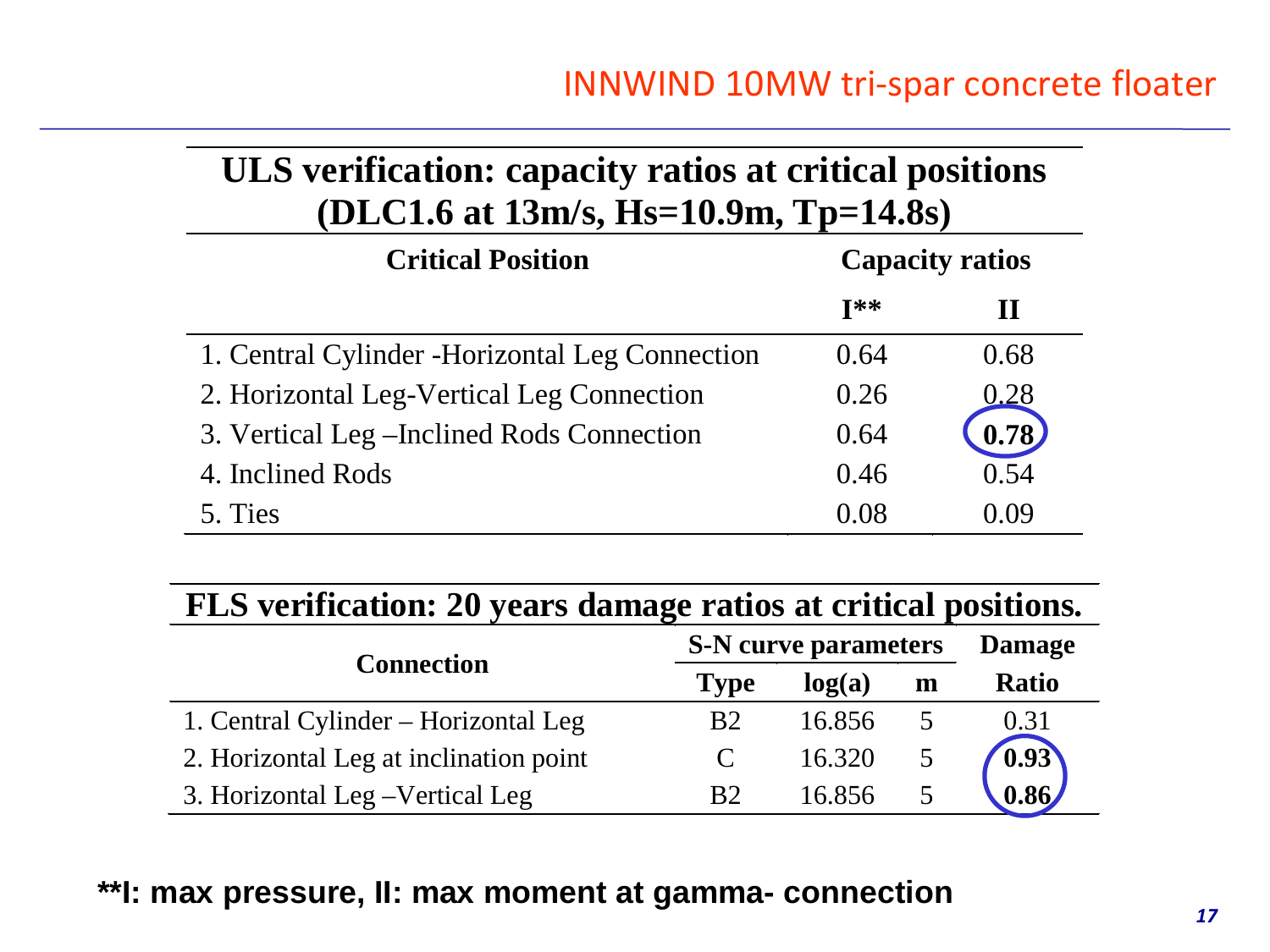- A comprehensive method for floater detailed design and verification has been presented.
- The isolated floater is analyzed in 3D FEM solver, by performing static (ULS) and frequency domain (FLS) simulations
- WT loads: hydro-servo-aero-elastic tool (hGAST)
- Wave loads: frequency domain potential solver (freFLO*W*)
- Application on INNWIND 10MW tri-spar floater; the present designs seems to be FLS driven.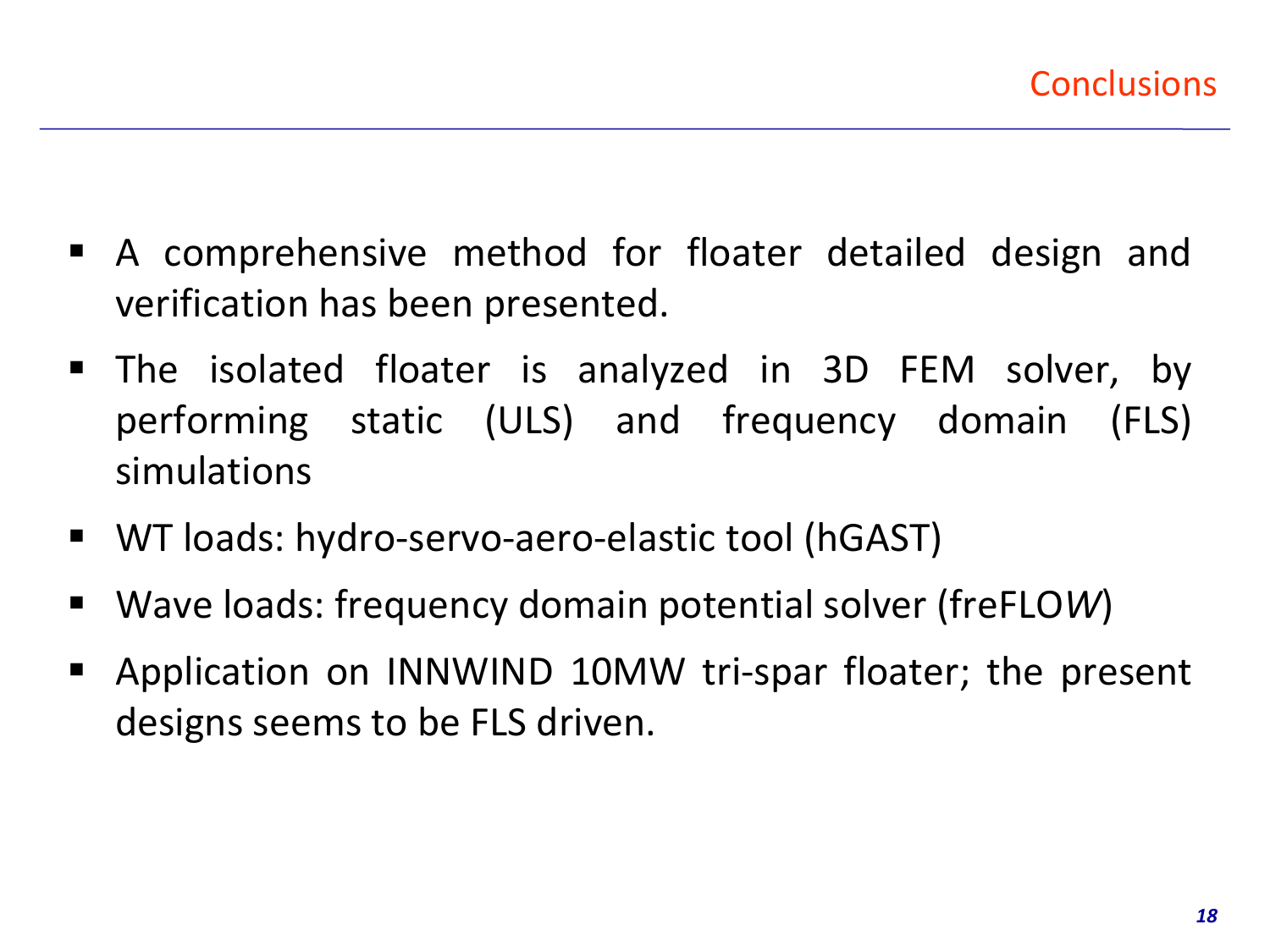- **More design loops (mainly for FLS)**
- **Detailed modeling for mooring lines connection point**
- **U** Verification of the method vs fully coupled analysis